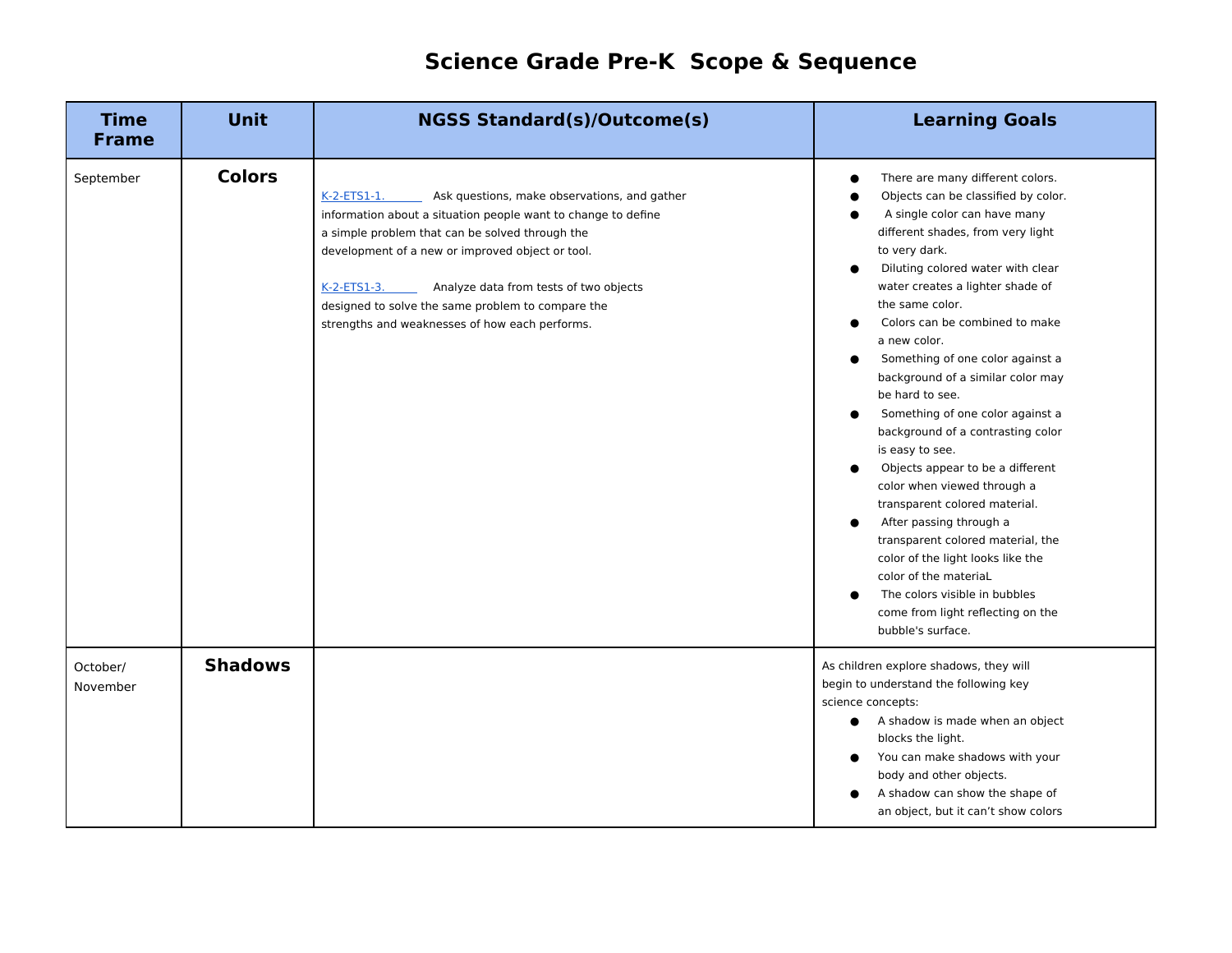|                    |              |                                                                                                                                  | or details (such as a smile or a<br>frown).<br>You can change the shape of a<br>$\bullet$<br>shadow by moving and turning<br>your body or the object or by<br>moving the light source.<br>You can combine shadows to<br>make different shadow shapes.<br>Each light source directed at an<br>object will create a shadow.<br>As you move a light source<br>$\bullet$<br>around an object, the object's<br>shadow moves and its length and<br>shape may change.<br>Indoors, you can change the size<br>of a shadow by moving your body<br>or the object closer to or farther<br>from the light. (Shadows grow<br>bigger and fuzzier as the object<br>moves closer to the light source,<br>and smaller and sharper as the<br>object moves farther away.)<br>Outdoors, a shadow's shape, size,<br>and position change over the<br>course of the day as the position<br>of the sun changes.<br>Children will practice scientific skills as<br>they learn about shadows. They will:<br>Observe, describe, draw, and<br>$\bullet$<br>compare shadows.<br>Predict, measure, and record<br>$\bullet$<br>changes in size.<br>Do simple experiments, talk about<br>cause and effect, and share ideas. |
|--------------------|--------------|----------------------------------------------------------------------------------------------------------------------------------|---------------------------------------------------------------------------------------------------------------------------------------------------------------------------------------------------------------------------------------------------------------------------------------------------------------------------------------------------------------------------------------------------------------------------------------------------------------------------------------------------------------------------------------------------------------------------------------------------------------------------------------------------------------------------------------------------------------------------------------------------------------------------------------------------------------------------------------------------------------------------------------------------------------------------------------------------------------------------------------------------------------------------------------------------------------------------------------------------------------------------------------------------------------------------------------------|
| February/<br>March | <b>Ramps</b> | K-PS2-1.<br>Plan and conduct an investigation to compare the<br>effects of different strengths or different directions of pushes | As children explore ramps, they will<br>begin to understand the following key<br>science concepts:                                                                                                                                                                                                                                                                                                                                                                                                                                                                                                                                                                                                                                                                                                                                                                                                                                                                                                                                                                                                                                                                                          |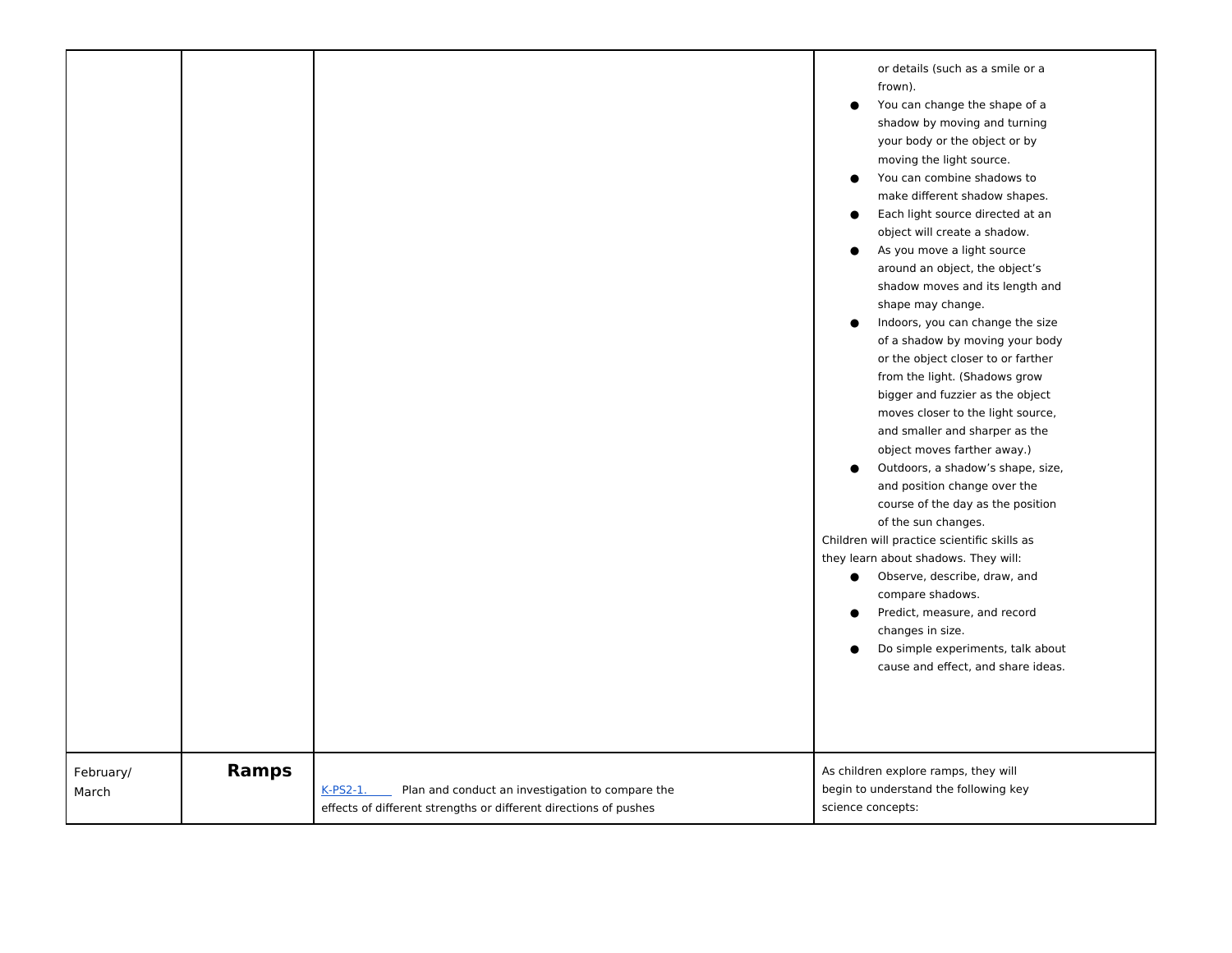| and pulls on the motion of an object. [Clarification Statement:<br>Examples of pushes or pulls could include a string attached<br>to an object being pulled, a person pushing an object, a<br>person stopping a rolling ball, and two objects colliding and<br>pushing on each other.]<br>$K-PS2-2.$<br>Analyze data to determine if a design solution<br>works as intended to change the speed or direction of an<br>object with a push or a pull.* [Clarification Statement:<br>Examples of problems requiring a solution could include<br>having a marble or other object move a certain distance,<br>follow a particular path, and knock down other objects.<br>Examples of solutions could include tools such as a ramp to<br>increase the speed of the object and a structure that would<br>cause an object such as a marble or ball to turn.] | A ramp is a surface with one end<br>higher than the other.<br>An object placed on an inclined<br>plane will roll, slide, or stay put.<br>The shape of an object affects<br>whether it will roll or slide or stay<br>put.<br>Objects that slide are more likely<br>to move on steeper inclines, and<br>both rolling and sliding objects<br>move faster down steeper<br>inclines.<br>The motion and speed of a rolling<br>or sliding object is affected by the<br>shape of the object and texture of<br>the object and the texture of the<br>surface on which it is rolling or<br>sliding.<br>When a rolling or sliding object<br>hits an obstacle, it will stop or<br>slow down and its direction may<br>change.<br>When a stationary object is hit by<br>a rolling or sliding object, the |
|------------------------------------------------------------------------------------------------------------------------------------------------------------------------------------------------------------------------------------------------------------------------------------------------------------------------------------------------------------------------------------------------------------------------------------------------------------------------------------------------------------------------------------------------------------------------------------------------------------------------------------------------------------------------------------------------------------------------------------------------------------------------------------------------------------------------------------------------------|-------------------------------------------------------------------------------------------------------------------------------------------------------------------------------------------------------------------------------------------------------------------------------------------------------------------------------------------------------------------------------------------------------------------------------------------------------------------------------------------------------------------------------------------------------------------------------------------------------------------------------------------------------------------------------------------------------------------------------------------------------------------------------------------|
|                                                                                                                                                                                                                                                                                                                                                                                                                                                                                                                                                                                                                                                                                                                                                                                                                                                      | force may knock the object over<br>or cause it to move depending on<br>how fast the object is going and<br>how heavy it is.<br>Children will practice scientific skills as<br>they learn about ramps and rolling and<br>sliding objects. They will:<br>observe and describe the way<br>$\bullet$<br>objects move when they are<br>placed on ramps of different<br>steepness and when they hit<br>other objects.<br>predict and compare the behavior<br>of objects that roll versus objects<br>that slide.<br>predict, measure, and compare<br>how different objects roll on<br>different surfaces.                                                                                                                                                                                        |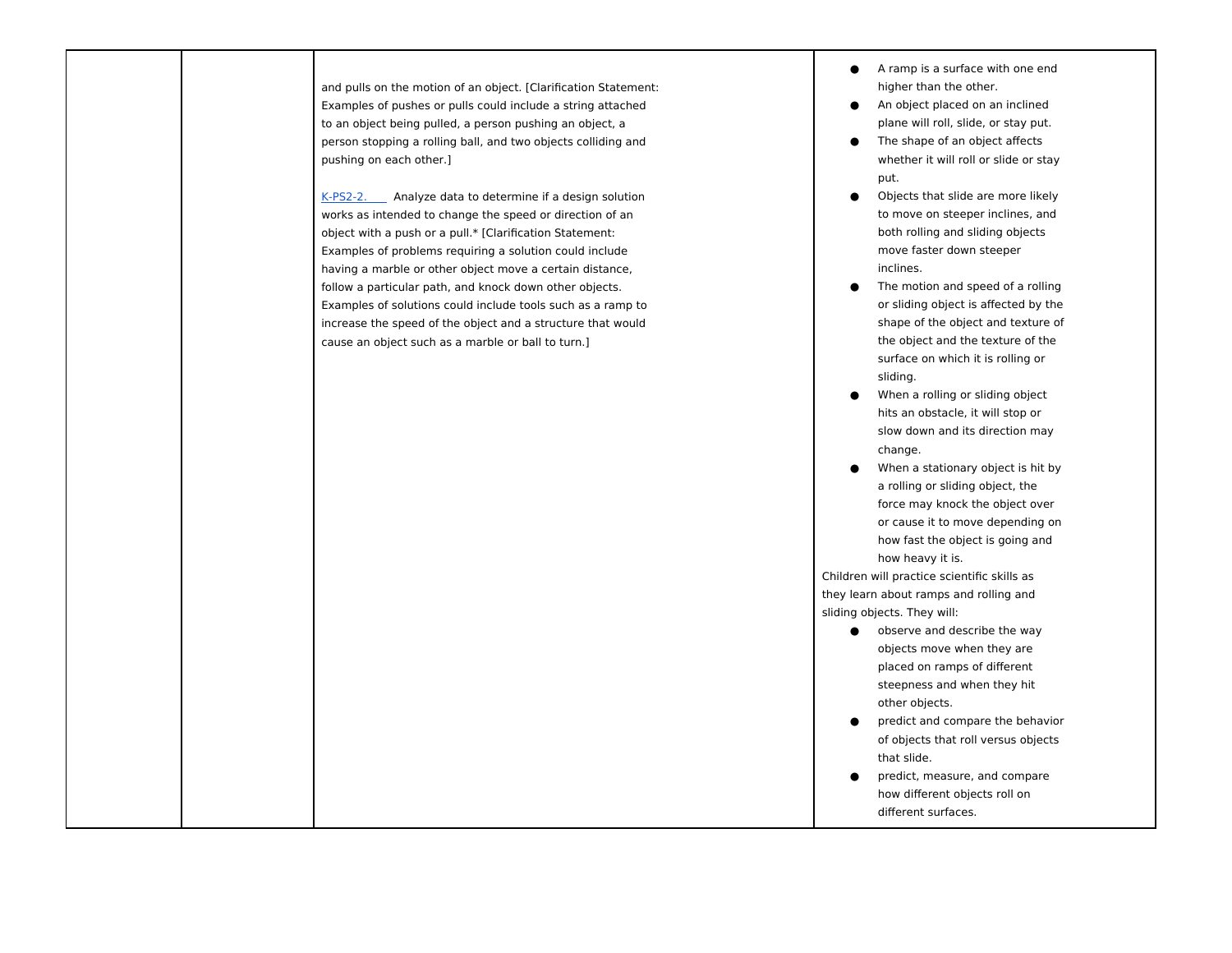|           |               |                                                                                                                                                                                                                                                                                                                                                                                                            | do simple experiments, talk about<br>$\bullet$<br>cause and effect, and share ideas.                                                                                                                                                                                                                                                                                                                                                                                                                                                                                                                                                                                                                                                                                                                                                                                                                          |
|-----------|---------------|------------------------------------------------------------------------------------------------------------------------------------------------------------------------------------------------------------------------------------------------------------------------------------------------------------------------------------------------------------------------------------------------------------|---------------------------------------------------------------------------------------------------------------------------------------------------------------------------------------------------------------------------------------------------------------------------------------------------------------------------------------------------------------------------------------------------------------------------------------------------------------------------------------------------------------------------------------------------------------------------------------------------------------------------------------------------------------------------------------------------------------------------------------------------------------------------------------------------------------------------------------------------------------------------------------------------------------|
| April/May | <b>Plants</b> | Use observations to describe patterns of what<br>$K-LS1-1.$<br>plants and animals (including humans) need to survive.<br>[Clarification Statement: Examples of patterns could include<br>that animals need to take in food but plants do not; the<br>different kinds of food needed by different types of animals;<br>the requirement of plants to have light; and, that all living<br>things need water.] | There are many different types<br>of plants and seeds.<br>Plants grow from seeds. Some<br>$\bullet$<br>plants also grow from bulbs.<br>$\bullet$<br>Different plants grow from<br>different seeds and bulbs.<br>Plants need water and light to<br>$\bullet$<br>grow.<br>Plants have different parts: roots,<br>stems, leaves, and fruit.<br>$\bullet$<br>Some parts of the plant are<br>below the ground and some are<br>above.<br>Plants outside grow in many<br>places. Usually they grow in soil.<br>A tree is a very large plant. There<br>$\bullet$<br>are many different types of trees.<br>Many of the foods we eat come<br>from plants.<br>We eat certain leaves, roots,<br>$\bullet$<br>fruits, and seeds.<br>Fruits have seeds.<br>с<br>It is important to treat the<br>environment with respect and<br>care.<br>Children will practice scientific skills as<br>they learn about plants. They will: |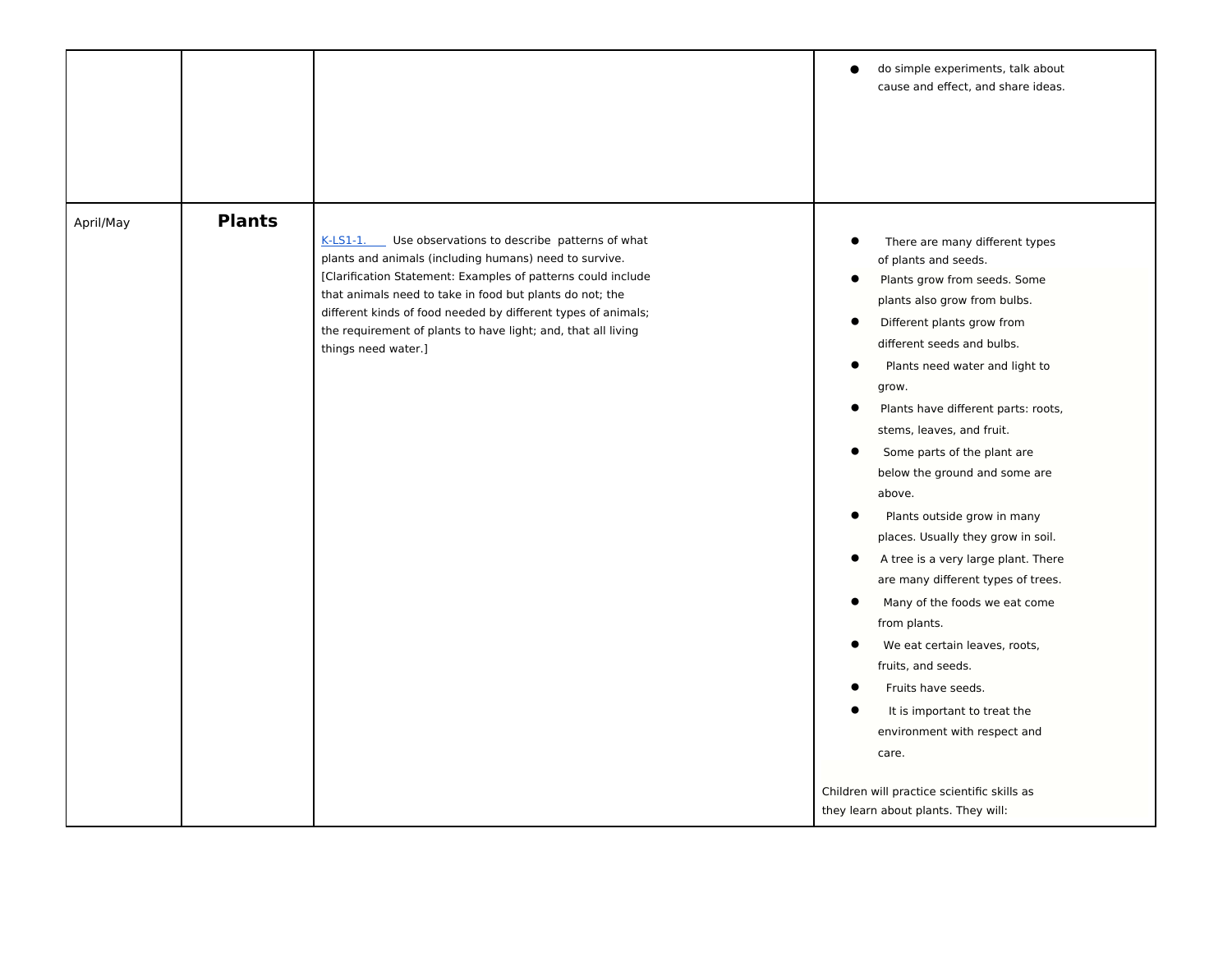| Water<br>May/June<br>As children explore water, they will begin<br>to understand the following key science<br>concepts:<br>Water takes the shape of its<br>$\bullet$<br>container.<br>You can use lots of different<br>$\bullet$<br>objects to move water.<br>·Water can flow quickly or slowly.<br>$\bullet$<br>Water sticks together to make<br>$\bullet$<br>drops.<br>Water flows downhill.<br>You can change the direction<br>water flows. | observe, describe, and sort<br>$\bullet$<br>various natural objects<br>predict and compare changes in<br>$\bullet$<br>their growing plants<br>$\bullet$<br>do simple experiments, talk<br>about cause and effect, and share<br>ideas |  |
|------------------------------------------------------------------------------------------------------------------------------------------------------------------------------------------------------------------------------------------------------------------------------------------------------------------------------------------------------------------------------------------------------------------------------------------------|--------------------------------------------------------------------------------------------------------------------------------------------------------------------------------------------------------------------------------------|--|
| building dams.<br>Water behaves differently on<br>$\bullet$<br>different surfaces.<br>Some surfaces absorb water;<br>$\bullet$<br>some don't.<br>Objects behave differently in<br>$\bullet$<br>water. Some float; some don't.<br>If you add enough weight to a<br>0<br>floating object, it will sink.<br>Children will practice scientific skills as<br>they learn about water. They will:                                                     | You can stop the flow of water by<br>$\bullet$                                                                                                                                                                                       |  |